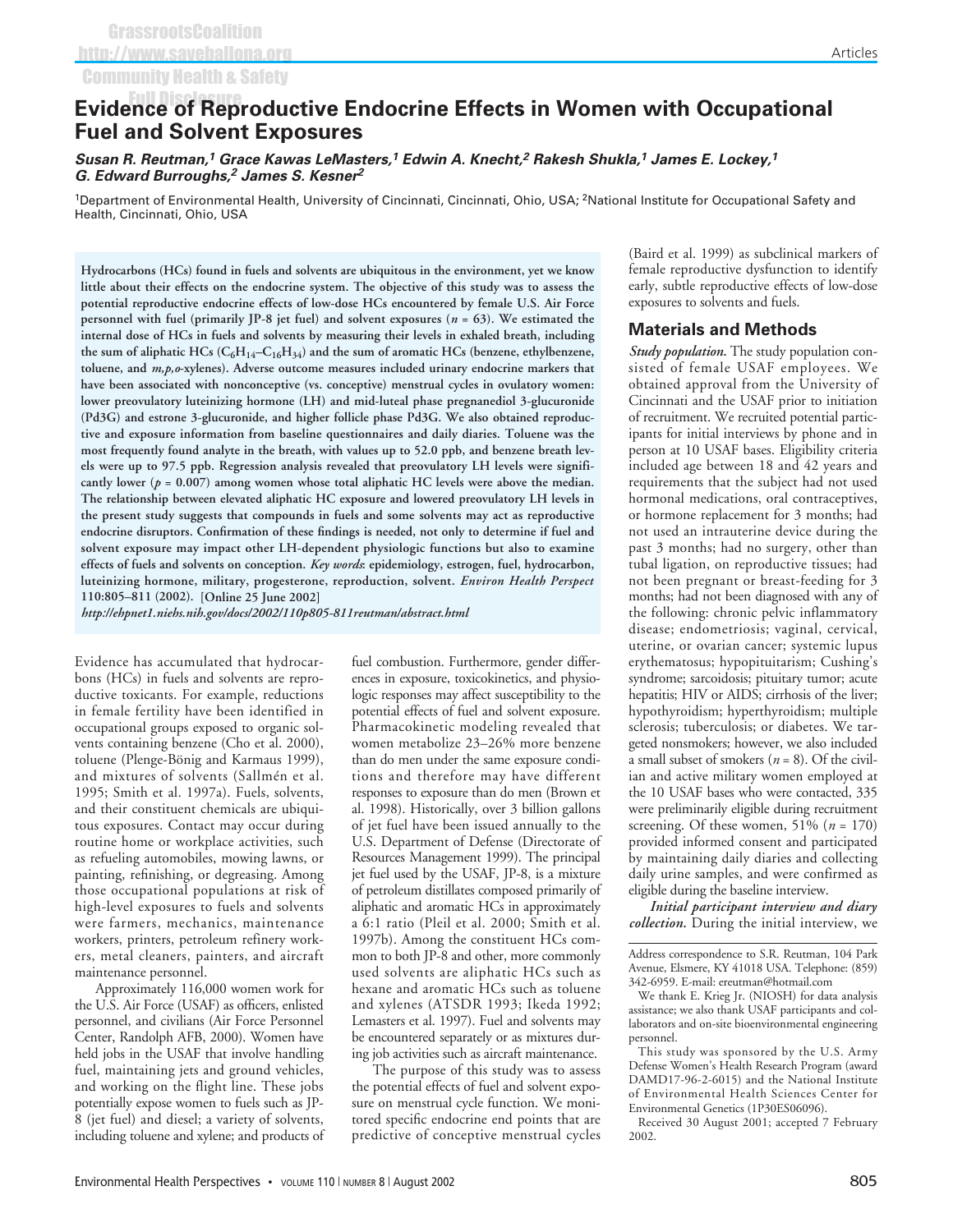## Articles • Reutman et al.

# Community Health & Safety

explained the study procedures, eligibility criteria, and the voluntary nature of participation to the potential participants and we obtained informed consent. Next, we administered the baseline questionnaire to collect information about their work, socioeconomic status, pregnancy, lifestyle, major life events (Horowitz et al., 1977), and reproductive and menstrual histories. Results of the menstrual history are reported elsewhere (Gordley et al. 2000). We provided instructions for collecting daily urine samples and for completing daily diaries starting the day after the initial interview. We also measured weight and height.

We asked participants to immediately begin maintaining their diaries daily and to continue through the end of their second postinterview menstrual period. The diary requested menstrual, psychosocial, lifestyle, work, chemical and physical exposures, and sample collection information. We measured job strain within the diaries using an abbreviated adaptation of the Job Content Questionnaire developed by Karasek et al. (1998). Participants mailed their diaries to investigators upon completion.

Initial interview and daily diary information abstracted to construct potential covariates for preliminary analyses included age, income group, marital status, education, race, body weight, body mass index (BMI = weight in kilograms ÷ height in square meters), alcoholic beverage consumption, coffee and caffeine consumption, cigarettes smoked, second-hand smoke exposure, episodes of illness and/or fever > 101°F, major life events, job strain, hours worked, shifts worked, miles run and walked, hours slept, physical activity at home and work, exposure to cold temperatures, and fuel and solvent exposure.

*Endocrine data analyses.* We collected first morning urine samples daily concurrent to maintaining the diaries. Participants stored the samples in home freezers; samples contained 7% glycerol to prevent loss of hormonal activity (Kesner et al. 1995). Participants shipped frozen samples with freezer packs to the National Institute for Occupational Safety and Health (NIOSH) laboratory by next-day courier. We stored samples in the laboratory at –80°C until assayed.

We ascertained menstrual periods from the participants' daily records of vaginal bleeding based on a modification of a previously described menstrual algorithm (Hornsby 1991). The first day of the menstrual cycle was the first of 2 consecutive days of bleeding, only one of which could be spotting. We counted 1–2 day interruptions in bleeding (nonbleeding or spotting) that occurred after day 2 of the period together with bleeding days as part of the menses. Menses were preceded and followed by 3 or

more consecutive days of nonbleeding or spotting. We contacted participants with missing diary menstrual bleeding entries immediately regarding menses dates and accepted reported menses dates up to 14 days retrospectively.

We used urinary endocrine measurements and menses dates to derive the four key endocrine end points using established algorithms (Baird et al. 1999; Baird 1999). Baird et al. (1999) reported that nonconception during ovulatory cycles is associated with elevated levels of follicular pregnanediol 3 glucuronide (Pd3G) and reduced levels of preovulatory luteinizing hormone (LH), midluteal Pd3G, and possibly midluteal estrone 3-glucuronide ( $E_1$ 3G). Therefore, we selected these end points *a priori* for analysis.

We assayed the major urinary metabolites of estradiol and progesterone (i.e., E13G and Pd3G) using competitive, double-antibody time-resolved fluoroimmunoassays (Kesner et al. 1994b). We assayed urinary LH using a commercial noncompetitive, two-site, timeresolved immunofluorometric assay (Kesner et al. 1998, 1994a). Detailed characteristics of these assays, including specificity, sensitivity, and precision, are described in their respective references (Jaffe 1886; Kesner et al. 1994a, 1994b, 1998). We measured creatinine spectrophotometrically (Jaffe 1886) and divided each urinary endocrine value by the creatinine concentration to adjust for urine dilution. We measured all samples for each participant in the same assay. Intra-assay and interassay coefficients of variation for urinary endocrine measurements were, respectively, 6.2% and 4.6% for LH, 15.4% and 10.1% for E13G, 11.6% and 8.4% for Pd3G, and 0.97% and 3.4% for creatinine.

*Internal dose exposure measures.* We previously demonstrated that relatively low internal doses of aromatic HCs in solvents could be measured with greater sensitivity in breath than in blood or urine (Lemasters et al. 1999a). Therefore, we estimated internal doses of aliphatic and aromatic HCs from solvents and fuels in mixed-exhaled breath samples collected from 63 participants. To estimate analyte levels in the vessel-rich tissue compartment, we collected a breath sample during the initial interview, 1.4 hr (SD = 2.2), on average, after participants left the work site (Pellizzari et al. 1992) on the second to fifth consecutive workday. For one additional participant with no workday sample, we substituted a Monday (first workday) sample as a proxy measurement for this analysis (total  $n = 63$ ). We collected breath samples through desiccant filters into Tedlar bags (SKC Inc., Eighty Four, PA) and then suctioned them into sorbent charcoal tubes 1.5 hr  $(SD = 1.4)$ , on average, after collection.

In the laboratory, we concentrated breath sample analytes by thermal desorption of the sorbent tube contents onto the charcoal bed of a Tekmar 3000 Purge and Trap (Tekmar-Dohrmann, Mason, OH). We then flashheated the collected analytes to 225°C and released to the heated nickel transfer line under a constant back-pressure. We directly connected the transfer line to the column (DB-VRX, J&W Scientific, Folsom, CA) with a zero dead volume union. We analyzed the material with a Hewlett-Packard Model 5890 Series 2 gas chromatograph (Hewlett-Packard, Wilmington, DE), equipped with a flame ionization detector optimized for detection of aromatic HCs, including benzene, toluene, ethylbenzene, and *m,p,o*xylenes (BTEX). We performed quantitation using a Hewlett-Packard Model 3396 Integrator and an EZ Chrom data system (Scientific Software Inc., Pleasanton, CA).

We analyzed the samples in two batches and quantified aliphatic  $C_6H_{14}-C_{16}H_{34}$  $(C_6-\hat{C}_{16})$  and aromatic (BTEX) HC levels as area under the curve (AUC) for all 63 samples. We calculated sample concentrations for AUC corresponding to 0.5 ppb, although any individual sample had a 1% statistical chance that background could have been at the 1 ppb level. We derived conversion factors for transforming the EZ Chrom output from AUC to parts per billion of each BTEX analyte from calibration samples for all study samples  $(n = 63)$ . These conversion factors demonstrated adequate linearity for the aromatic analytes; goodness of fit ranged from an  $r^2$  of 0.88–0.98 based on 10, 25, and 50 ppb calibration samples. We examined the total BTEX exposure variable as a continuous parts per billion variable and as a dichotomous variable above and below the median parts per billion value in statistical analyses. After publication of a report describing JP-8 volatile fraction "fingerprint compounds" (Pleil et al. 2000), we began deriving parts per billion conversion factors for aliphatic HCs and obtained parts per billion values for a subset of study samples (*n* = 22). We developed a standard gas in the laboratory to create conversion factors for the aliphatic HCs; goodness of fit was adequate  $(r^2, 0.87-0.99$  at 10, 25, and 50 ppb) for all analytes except dodecane  $(C_{12};$  $r^2$  = 0.10) and tetradecane (C<sub>14</sub>;  $r^2$  = 0.55). Therefore, we converted aliphatic HC levels (except  $C_{12}$  and  $C_{14}$ ) to parts per billion for the second analysis batch of 22 samples. We used only AUC measurements, not parts per billion, in the statistical analysis of aliphatic HCs for the 63 breath samples; we used the aliphatic HC parts per billion levels only to present range of exposure. We dichotomized the total AUC for aliphatic HCs for each of the two analysis batches (above or below the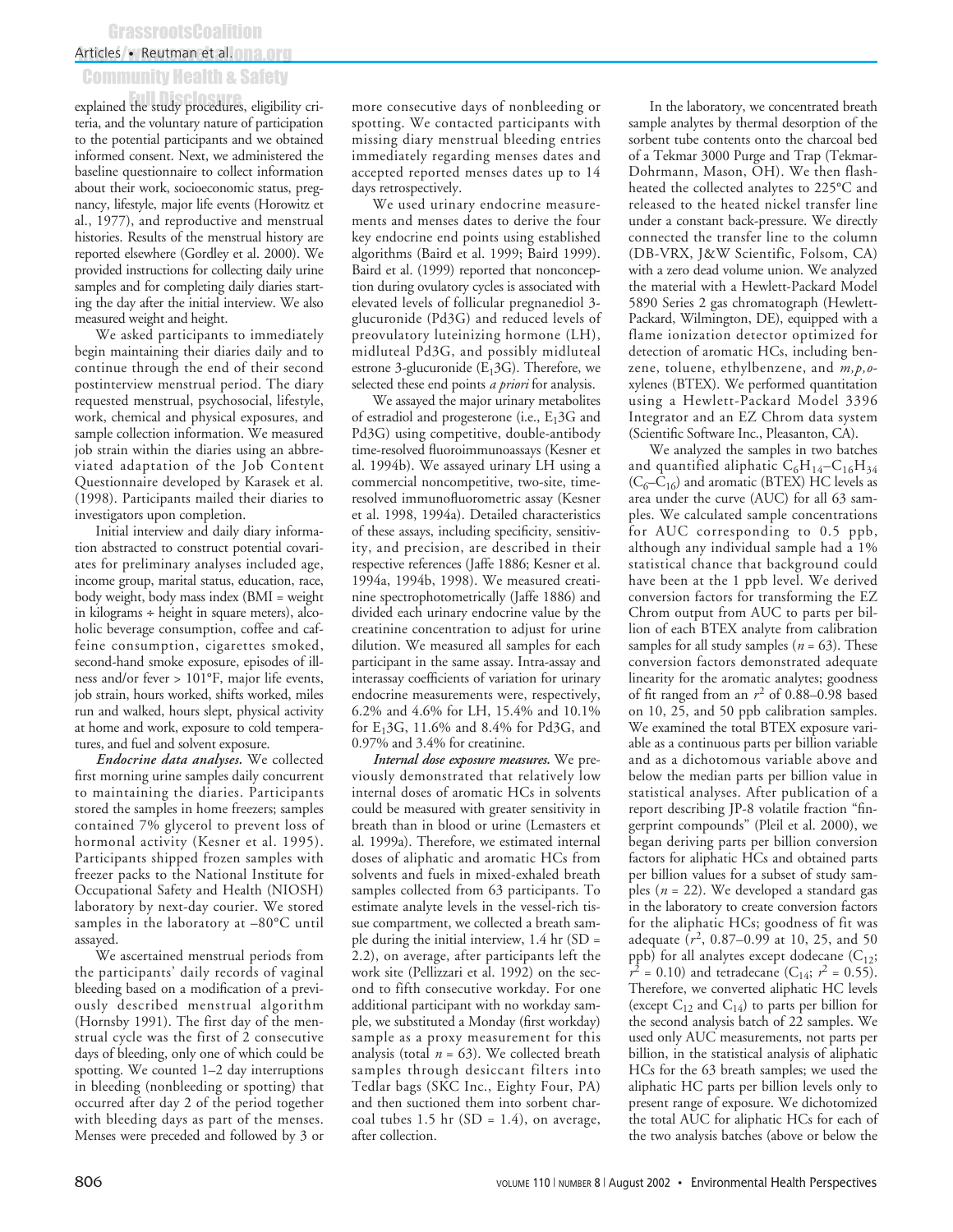## GrassrootsCoalition http://www.saveballona.org Community Health & Safety

Articles • Endocrine effects in women with occupational hydrocarbon exposures

median AUC for each batch) and then combined the two batches into a single dichotomous aliphatic HC variable. Because  $C_6-C_{16}$  measurements were only available in parts per billion units for a convenience sample of 22 participants, we did not explore analysis with a combined breath exposure variable (aliphatic HCs + BTEX).

For quality control, we collected duplicate breath samples in immediate succession from 13 participants. We analyzed these samples and compared the duplicate measurements. Intra- and interparticipant sample coefficients of variation for exhaled breath measurements in parts per billion were, respectively, 3.6% and 0.0% for benzene, 1.8% and 0.8% for toluene, 5.1% and 0.0% for ethylbenzene, 3.5% and 0.0% for *m,p*-xylene, and 1.2% and 1.0% for *o*-xylene. We assigned the duplicate, end-of-shift breath sample levels from the 13 participants to the same aliphatic HC and BTEX exposure groups (high/low) approximately 70% of the time, indicating relatively high comparability among samples.

*Statistical analysis.* We conducted statistical analyses of the potential relationship between endocrine outcomes (preovulatory LH, follicular Pd3G, midluteal Pd3G, and midluteal  $E_1$ 3G) and exposure variables on two groups of participants: *a*) the 100 participants with endocrine and recorded diary data and *b*) for 63 of the 100 participants with breath analysis data. For the bivariate analysis of data from the women who reported diary and baseline questionnaire information ( $n = 100$ ), we defined exposure using three reported exposure variables: *a*) mean weekly hours reported as smelling or having skin contact with fuels, *b*) mean weekly hours reported as smelling or having skin contact with solvents, and *c*) job category (exposed vs. nonexposed) based on selfreport during the initial interview and review of job titles, job codes, and descriptions by USAF industrial hygiene personnel. Variables used to characterize the internal dose of HCs measured in the 63 breath samples were aliphatic  $C_6 - C_{16}$  (AUC) and BTEX (parts per billion), each dichotomized above and below their respective medians.

Square root transformation optimally transformed the hormonal outcomes. The variable selection strategy for regression analysis involved examining bivariate associations between each of the four endocrine end points (transformed and nontransformed) and other potential covariates. We assessed covariates that approached significance ( $p \le 0.15$ ) with at least one endocrine level in unadjusted analysis bivariately as potential confounders with fuel and BTEX exposure variables. We retained those approaching marginal significance (*p* < 0.15)

with exposure variables for regression models in subsequent analyses. Potential interactions between breath exposure variables and alcoholic beverages, and breath exposure variables and race did not approach significance. When intercorrelation between candidate covariates was present, or when two or more covariates represented similar constructs, we used the variable with the most significant association with the outcome(s).

Covariates retained for regression models containing reported hours of fuel or solvent exposure included: age at interview (years), BMI, race (white, nonwhite), alcoholic beverages (number of drinks per day per kilogram body weight), coffee consumption (estimated mean milligrams of caffeine per day from coffee), caffeine consumption (mean milligrams total caffeine estimated from mean ounces of coffee, tea, and soda recorded per day in diary), running (mean miles run per day), sleep (mean hours per day), any episodes of illness and/or fever > 101°F (yes/no), maximum weekly job strain score (high vs. low), and currently smoking cigarettes (yes/no). We conducted separate regression analyses for each reported exposure variable, and we forced each exposure variable to remain in the final model. We conducted multiple regression analysis of each endocrine outcome separately using backward stepwise elimination of covariates, with significant ( $p \le 0.05$ ) covariates retained in the final models.

Covariates retained for regression models containing breath analyte exposure variables dichotomized about the median for aliphatic  $(C_6-C_{16})$  and BTEX included illness and/or fever > 101°F, alcoholic beverages, maximum job strain, race group, and age. We conducted multiple regression analysis of each endocrine outcome as described above, with both breath exposure variables forced to remain in the regression models.

### **Results**

Of the 170 women who completed the baseline questionnaire, 100 participants provided completed daily diaries and urine samples. Fifty-three women did not return either daily diaries and/or urine samples, and 13 women returned samples that were inadequate to evaluate the four key endocrine end points. We excluded four participants retrospectively because of pregnancies (two), oral contraceptive use (one), and symptomatic endometriosis (one) that were reportedly present during sample collection. Breath samples to yield exposure data were also available for 63 of these 100 compliant participants. Compensation for time and inconvenience was \$50 for daily diaries, \$25 for urine samples, and \$25 for breath samples.

*Demographic and reproductive characteristics.* Table 1 describes demographic and reproductive history characteristics for the 100 eligible participants who provided

**Table 1.** Demographic and reproductive characteristics of participants with endocrine data (*n* = 100) and with endocrine and breath data (*n* = 63/100) by aliphatic HC group.

|                                       |                                   | Endocrine and breath data ( $n = 63$ ) |                                  |                                   |  |
|---------------------------------------|-----------------------------------|----------------------------------------|----------------------------------|-----------------------------------|--|
| Participant characteristic            | Endocrine data<br>$(n = 100)$     | Low aliphatic<br>$(n=31)^{a}$          | High aliphatic<br>$(n = 32)^a$   | Combined<br>$(n = 63)$            |  |
| Mean age at interview (years)         | $30.9 \pm 6.2$<br>$(18.0 - 41.0)$ | $30.5 + 5.7$<br>$(20.0 - 39.0)$        | $31.7 + 5.5$<br>$(20.0 - 40.0)$  | $31.1 \pm 5.6$<br>$(20.0 - 40.0)$ |  |
| Mean age at menarche (years)          | $12.7 \pm 1.5$<br>$(9.0 - 17.0)$  | $12.8 \pm 1.6$<br>$(10.0 - 17.0)$      | $12.8 \pm 1.5$<br>$(9.0 - 16.0)$ | $12.8 \pm 1.5$<br>$(9.0 - 17.0)$  |  |
| Race $(\%)$                           |                                   |                                        |                                  |                                   |  |
| White                                 | 64.0                              | 80.7                                   | 75.0                             | 77.8                              |  |
| African American                      | 30.0                              | 16.1                                   | 21.9                             | 19.0                              |  |
| Hispanic                              | 4.0                               | 0.0                                    | 3.1                              | 1.6                               |  |
| Other                                 | 2.0                               | 3.2                                    | 0.0                              | 1.6                               |  |
| Education (%)                         |                                   |                                        |                                  |                                   |  |
| High school and/or technical training | 20.0                              | 19.4                                   | 18.8                             | 19.1                              |  |
| Some college or associates degree     | 61.0                              | 64.5                                   | 59.4                             | 61.9                              |  |
| Four year degree or more              | 19.0                              | 16.1                                   | 21.9                             | 19.1                              |  |
| Family income $(\%)^b$                |                                   |                                        |                                  |                                   |  |
| $<$ \$15,000                          | 9.1                               | 12.9                                   | 0.0                              | 6.4                               |  |
| \$15,000 < \$30,000                   | 32.3                              | 35.5                                   | 34.4                             | 34.9                              |  |
| $\geq$ \$30,000                       | 58.6                              | 51.6                                   | 65.6                             | 58.7                              |  |
| Military personnel status (%)         | 84.0                              | 87.1                                   | 71.9                             | 79.4                              |  |
| Marital status $(\%)^b$               |                                   |                                        |                                  |                                   |  |
| Currently married or partner          | 61.6                              | 54.8                                   | 68.8                             | 61.9                              |  |
| Widowed, divorced, or separated       | 16.2                              | 12.9                                   | 15.3                             | 14.3                              |  |
| Never married                         | 23.2                              | 32.3                                   | 15.6                             | 23.8                              |  |
| One or more children (%)              | 63.0                              | 64.5                                   | 75.0                             | 69.8                              |  |
| Irregular menses past 3 months (%)    | 11.0                              | 16.1                                   | 6.3                              | 11.1                              |  |
| Dysmenorrhea past 3 months (%)        | 30.0                              | 22.6                                   | 34.4                             | 28.6                              |  |

Values shown for age variables are mean  $\pm$  SD (range). Chi-square tests were used except for age variables, which were examined using *t*-tests.

*<sup>a</sup>*No significant differences (*p* ≤ 0.05) between above groups by low and high fuels category. *b*One participant had missing information ( $n = 99$ ).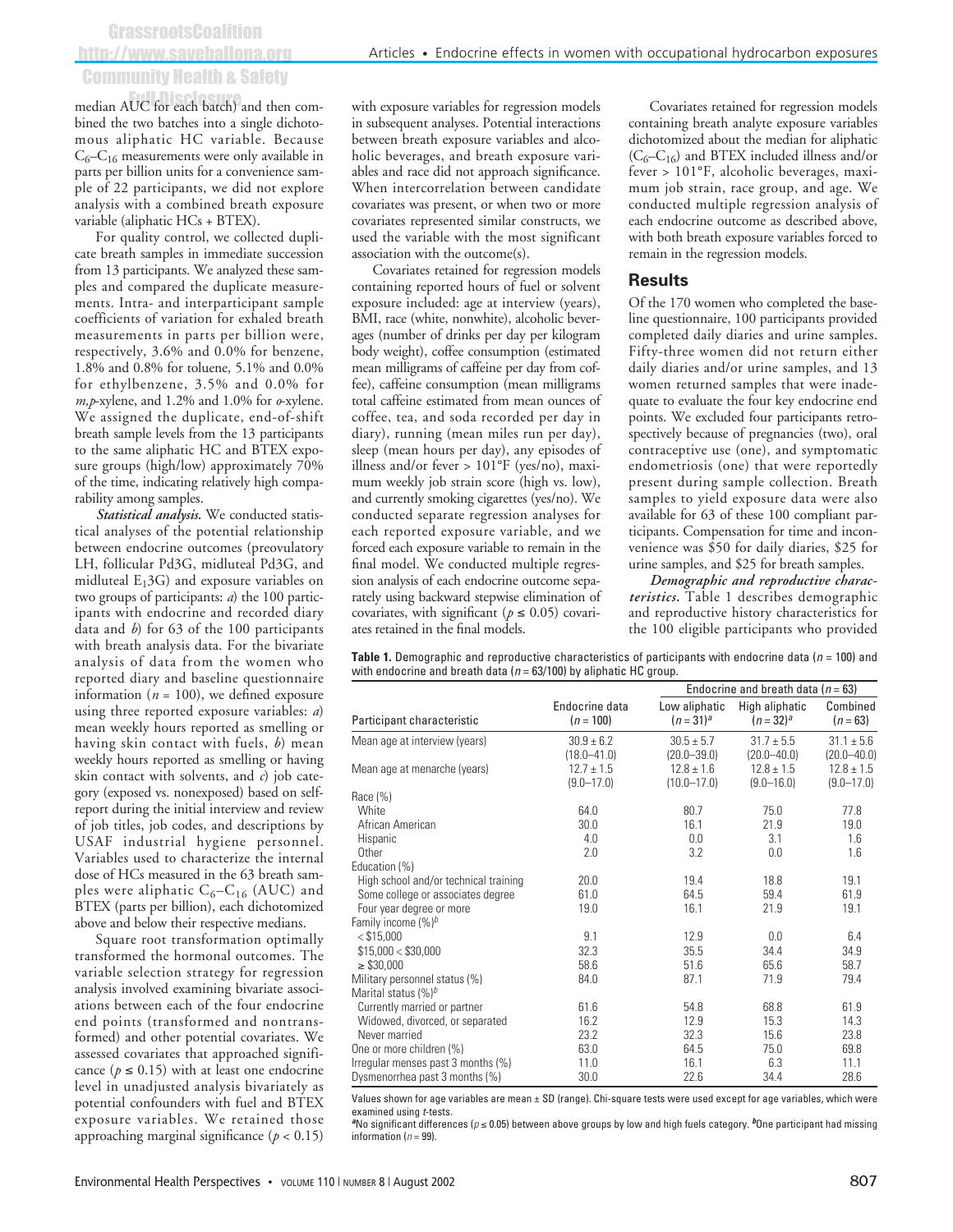## Articles • Reutman et al.

# Community Health & Safety

questionnaires, diaries, and daily urine samples and for the 63 participants with breath sample data. In both groups, the average age of respondents was approximately 31 years. In both groups, respondents were predominantly white, military, and married, had children, had attended some college, and had annual household incomes of at least \$30,000, and most had no history of irregular menses or dysmenorrhea within 3 months of the interview. Characteristics of the lowversus high-exposure groups for  $C_6-C_{16}$  and for BTEX also were similar, and none of these differences was statistically significant.

*Internal dose (breath) analysis.* Tables 2 and 3 present individual  $C_6-C_{16}$  and BTEX HCs measured in postshift breath samples, grouped by low  $(n = 32)$  versus high  $(n = 31)$ analysis categories. Mean internal doses for the high BTEX category were highest for *m,p*-xylene (37.3 ppb), followed by benzene (13.0 ppb), *o*-xylene (11.3 ppb), toluene (9.0 ppb), and ethylbenzene (3.0 ppb). When we combined the high- and low-BTEX groups, toluene was the most frequently detected among the BTEX analytes, present in 71.4% of all breath samples, with levels ranging from below detection to 52.0 ppb. Xylenes were detectable in roughly one-half of all samples with *m,p*-xylene (57.1%) and *o*-xylene (47.6%), followed in frequency by benzene (30.2%) and ethylbenzene (22.2%).

Within the high  $C_6-C_{16}$  category ( $n =$ 22), the mean internal dosage for decane (159.1 ppb) was highest, followed by hexane (51.4 ppb), heptane (35.4 ppb), undecane (28.7 ppb), nonane (4.5 ppb), and octane (0.6 ppb). Both decane and hexane were virtually ubiquitous, and heptane was present in most (63.6%) of the samples in the high and low  $C_6-C_{16}$  groups. Many samples also contained octane, nonane, and undecane in both high and low  $C_6 - C_{16}$  groups. This convenience sample of 22 contained a higher proportion of women reportedly in exposed jobs (40%) than did the larger group of 63 (23%) and therefore was most representative of a more highly exposed setting.

*Endocrine assessment.* Mean levels of the four study endocrine end points for all the 100 participants who provided both diaries and concurrent daily hormonal data during the study menstrual cycle were similar above and below the median for each of the reported exposure variables. Furthermore, we found no significant ( $p \le 0.05$ ) difference in endocrine levels between self-reported exposed versus nonexposed participants when examined bivariately or in multivariable regression models including potential confounders and covariates.

Figure 1 illustrates mean endocrine levels across the menstrual cycle for participants' high and low aliphatic HC ( $C_6-C_{16}$ ) levels

and highlights the four study end points. Table 4 presents mean urinary levels of these four end points by low and high breath levels of  $C_6$ – $C_{16}$  and BTEX, the primary exposure variables. Mean preovulatory LH levels were significantly lower in participants with high breath  $C_6-C_{16}$  (15.4 vs. 22.6 mIU LH/mg creatinine;  $p = 0.01$ ) and BTEX (15.8 vs. 22.0 mIU LH/mg creatinine; *p* =

0.03) in the bivariate analysis. The difference between the high- and low-BTEX groups also approached significance in bivariate analysis for midluteal Pd3G (8.5 vs. 12.0  $\mu$ g/mg creatinine;  $p = 0.06$ ).

We modeled each of the four endocrine outcomes in separate multiple regressions (Table 5). To aid in interpretation, we obtained values reported for regression

| <b>Table 2.</b> Breath levels (ppb) of aromatic HCs by analyte and exposure group. |  |  |
|------------------------------------------------------------------------------------|--|--|
|------------------------------------------------------------------------------------|--|--|

| <b>BTEX</b> analyte                  | Low $(n = 32)$      | High $(n = 31)$        | Total ( $n = 63$ )     |
|--------------------------------------|---------------------|------------------------|------------------------|
| Benzene $(C_6H_6)$                   |                     |                        |                        |
| Mean $\pm$ SD (median)               | $0.5 \pm 1.6$ (ND)  | $13.0 \pm 27.5$ (ND)   | $6.6 \pm 20.2$ (ND)    |
| Range                                | $ND-8.6$            | $ND-97.5$              | $ND-97.5$              |
| Percent of samples                   | 18.8                | 41.9                   | 30.2                   |
| Toluene $(C_6H_5CH_3)$               |                     |                        |                        |
| Mean $\pm$ SD (median)               | $1.3 \pm 2.2$ (0.1) | $9.0 \pm 12.3$ (5.1)   | $5.1 \pm 9.5(1.5)$     |
| Range                                | $ND-7.5$            | $ND - 52.0$            | $ND - 52.0$            |
| Percent of samples                   | 50.0                | 93.5                   | 71.4                   |
| Ethylbenzene $(C_6H_5C_2H_5)$        |                     |                        |                        |
| Mean $\pm$ SD (median)               | $1.0 \pm 0.5$ (ND)  | $3.0 \pm 6.9$ (ND)     | $1.5 \pm 5.0$ (ND)     |
| Range                                | $ND-2.7$            | $ND-35.7$              | $ND-35.7$              |
| Percent of samples                   | 9.4                 | 35.5                   | 22.2                   |
| $m, p$ -Xylene $[C6H4(CH3)2]$        |                     |                        |                        |
| Mean $\pm$ SD (median)               | $0.8 \pm 1.2$ (ND)  | $37.3 \pm 85.6$ (3.8)  | $18.7 \pm 62.3$ (0.8)  |
| Range                                | $ND-4.4$            | ND-400.9               | ND-400.9               |
| Percent of samples                   | 40.6                | 74.2                   | 57.1                   |
| $o$ -Xylene $[C6H4(CH3)2]$           |                     |                        |                        |
| Mean $\pm$ SD (median)               | $1.0 \pm 2.0$ (ND)  | $11.3 \pm 15.0$ (7.2)  | $6.1 \pm 11.7$ (ND)    |
| Range                                | $ND-6.9$            | $ND-67.3$              | $ND-67.3$              |
| Percent of samples                   | 28.1                | 67.7                   | 47.6                   |
| Total BTEX $[C_6H_6-C_6H_4(CH_3)_2]$ |                     |                        |                        |
| Mean $\pm$ SD (median)               | $3.8 \pm 3.8$ (2.9) | $73.5 \pm 86.2$ (32.4) | $38.1 \pm 69.6$ (11.7) |
| Range                                | ND-11.7             | 11.8-415.1             | ND-415.1               |
| Percent of samples                   | 81.3                | 100.0                  | 90.5                   |

ND, nondetectable was assigned the value of zero for calculation of means and SDs.

| Aliphatic analyte                                                     | Low $(n = 11)$         | High $(n = 11)$           | Total ( $n = 22$ )       |
|-----------------------------------------------------------------------|------------------------|---------------------------|--------------------------|
| Hexane $(C_6H_{14})$                                                  |                        |                           |                          |
| Mean $\pm$ SD (median)                                                | $17.6 \pm 8.6$ (19.6)  | $51.4 \pm 62.9$ (35.9)    | $34.5 \pm 47.1$ (25.9)   |
| Range                                                                 | $ND-28.5$              | $11.7 - 238.7$            | ND-238.7                 |
| Percent of samples                                                    | 90.9                   | 100.0                     | 95.4                     |
| Heptane $(C_7H_{16})$                                                 |                        |                           |                          |
| Mean $\pm$ SD (median)                                                | $3.7 \pm 9.8$ (0.3)    | $35.4 \pm 75.3$ (4.4)     | $19.5 \pm 54.9$ (0.6)    |
| Range                                                                 | $ND - 33.0$            | ND-248.7                  | ND-248.7                 |
| Percent of samples                                                    | 63.6                   | 63.6                      | 63.6                     |
| Octane $(C_8H_{18})$                                                  |                        |                           |                          |
| Mean $\pm$ SD (median)                                                | $0.2 \pm 0.4$ (ND)     | $0.6 \pm 1.8$ (ND)        | $0.4 \pm 1.3$ (ND)       |
| Range                                                                 | $ND-1.2$               | $ND-6.0$                  | $ND-6.0$                 |
| Percent of samples                                                    | 18.2                   | 27.3                      | 22.7                     |
| Nonane $(C_9H_{20})$                                                  |                        |                           |                          |
| Mean $\pm$ SD (median)                                                | $5.3 \pm 10.9$ (ND)    | $4.5 \pm 9.1$ (ND)        | $4.9 \pm 9.8$ (ND)       |
| Range                                                                 | $ND-29.2$              | $ND-27.0$                 | $ND-29.2$                |
| Percent of samples                                                    | 36.4                   | 45.4                      | 40.9                     |
| Decane $(C_{10}H_{22})$                                               |                        |                           |                          |
| Mean $\pm$ SD (median)                                                | $34.6 \pm 23.5$ (28.4) | $159.1 \pm 237.4$ (14.8)  | $96.9 \pm 176.6$ (23.9)  |
| Range                                                                 | $12.8 - 76.8$          | $2.8 - 659.7$             | $2.8 - 659.7$            |
| Percent of samples                                                    | 100.0                  | 100.0                     | 100.0                    |
| Undecane $(C_{11}H_{24})$                                             |                        |                           |                          |
| Mean $\pm$ SD (median)                                                | $8.8 \pm 14.6$ (ND)    | $28.7 \pm 68.9$ (ND)      | $18.7 \pm 49.7$ (ND)     |
| Range                                                                 | $ND-45.0$              | $ND-226.7$                | $ND-226.7$               |
| Percent of samples                                                    | 36.4                   | 36.4                      | 36.4                     |
| Total C <sub>6</sub> H <sub>16</sub> -C <sub>11</sub> H <sub>24</sub> |                        |                           |                          |
| Mean $\pm$ SD (median)                                                | $70.1 \pm 31.3$ (63.4) | $279.6 \pm 276.2$ (170.8) | $174.9 \pm 219.8$ (66.6) |
| Range                                                                 | 28.6-128.0             | 39.5-765.1                | 28.6-765.1               |
| Percent of samples                                                    | 100.0                  | 100.0                     | 100                      |

ND, nondetectable was assigned the value of zero for calculation of means and SDs.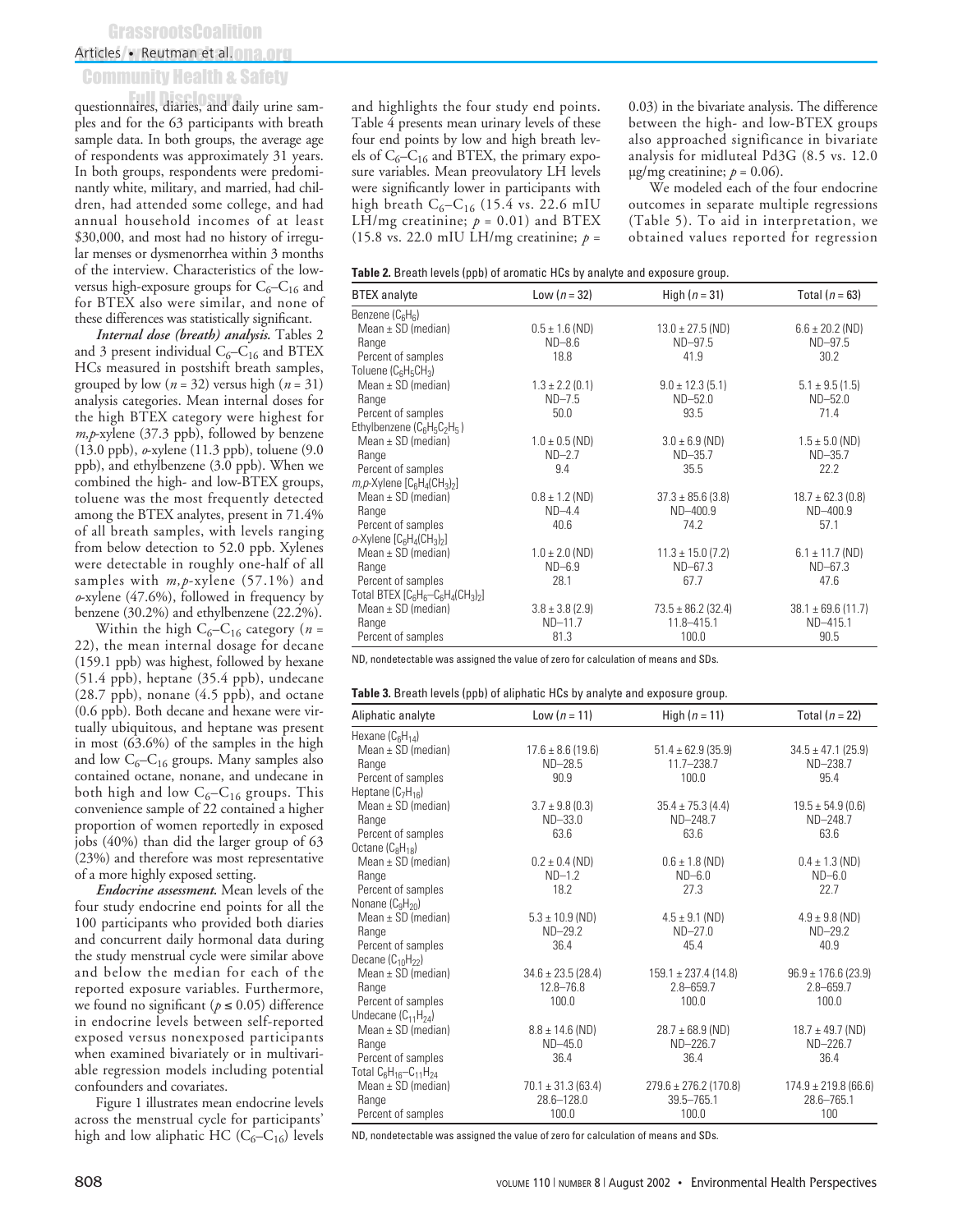## **GrassrootsCoalition** http://www.savehallona. Community Health & Safety

coefficients in Table 5 by applying the same models with nontransformed outcomes. High versus low exposure to  $C_6-C_{16}$  HCs was inversely related ( $\beta$  = -7.34;  $p = 0.007$ ) to preovulatory LH adjusted for age (β = 0.49;  $p = 0.05$ ) and exposure to BTEX.  $C_6$ – $C_{16}$  and BTEX categories were not significantly associated with changes in midluteal  $E_1$ 3G, or with follicular or midluteal Pd3G levels.

Illness and/or fever > 101°F was associated with elevated midluteal  $E_1$ 3G ( $\beta$  = 8.93;  $p = 0.01$ ). Other potential covariates and confounders were not associated ( $p \ge 0.05$ ) with any of the hormonal outcomes after adjustment. When analyzed as continuous variables, neither total BTEX nor toluene, a component of BTEX, was significantly ( $p \le 0.05$ ) associated with any of the hormonal levels. However, toluene approached significance (β  $= -0.19$ ;  $p = 0.058$ ) with preovulatory LH in a model together with  $C_6-C_{16}$  ( $\beta = -7.17$ ;  $p =$ 0.01) and age (β = 0.51;  $p = 0.04$ ).

#### **Discussion**

We selected four urinary endocrine end points (preovulatory LH, midluteal  $E_1$ 3G, follicular Pd3G, and midluteal Pd3G) based on heuristic evidence that they are jointly predictive of the probability of conception in women within a given ovulatory menstrual cycle (Baird et al. 1999). We found that preovulatory LH in urine was lower in healthy, reproductive-age women who had



**Figure 1.** Crude concentrations of urinary LH, E13G, and Pd3G (creatinine-adjusted) during the menstrual cycles of female USAF personnel with low (*n* = 31) and high (*n* = 32) total aliphatic HC exposure. Cr, creatinine. Values (means ± SE) are plotted relative to menses onset and the estimated day of ovulation (blue line) as defined in "Materials and Methods." Shaded regions highlight the four endocrine end points examined. (Although follicular-phase Pd3G represents a series of contiguous days, the shaded region is graphically split across segments). The low and high aliphatic groups include women with breath aliphatic HC levels below and above the median for the AUC. Regression analysis revealed that preovulatory LH levels were lower ( $p = 0.007$ ) among women with high aliphatic HC levels.

higher internal doses of aliphatic HCs in exhaled breath. Although we performed multiple statistical tests, the association between LH and aliphatic HCs remained significant ( $p \le 0.013$ ) after we applied a Bonferroni correction for the four separate hormone models.

In an examination of ovulatory cycles, Baird et al. (1999) reported that nonconceptive versus conceptive cycles had urinary preovulatory mean LH levels of 13.4 versus 15.2 mIU/mg creatinine, respectively. Our high versus low aliphatic HC exposure groups had urinary LH levels of 15.4 versus 22.6 mIU/mg creatinine, respectively. Although we used the same assay to measure LH in both of these studies, they are not directly comparable quantitatively. The urine samples from the present study contained 7% glycerol to preserve LH immunoreactivity (Kesner et al., 1995), whereas those used by Baird et al. (1999) had been stored frozen for many years without preservative. So although qualitative comparisons are valid within Baird et al.'s study, the LH values in that study are expected to be lower than those in the present study. Because these preovulatory LH levels cannot be directly compared, whether the lower levels seen among women in the high

**Table 4.** Unadjusted endocrine outcomes: means by breath aliphatic and BTEX HC exposure groups.

| exposure                      | Mean $\pm$ SD   | Range                       |  |  |  |  |
|-------------------------------|-----------------|-----------------------------|--|--|--|--|
|                               |                 |                             |  |  |  |  |
|                               |                 | Preovulatory LH (mIU/mg Cr) |  |  |  |  |
| Aliphatics*                   |                 |                             |  |  |  |  |
| Low                           | $22.6 \pm 12.0$ | $4.8 - 55.3$                |  |  |  |  |
| High                          | $15.4 \pm 8.2$  | $3.0 - 39.0$                |  |  |  |  |
| BTEX**                        |                 |                             |  |  |  |  |
| Low                           | $22.0 \pm 12.2$ | $4.3 - 55.3$                |  |  |  |  |
| High                          | $15.8 \pm 8.2$  | $3.0 - 38.7$                |  |  |  |  |
| Follicular Pd3G (µg/mg Cr)    |                 |                             |  |  |  |  |
| Aliphatics                    |                 |                             |  |  |  |  |
| Low                           | $1.2 \pm 0.7$   | $0.01 - 2.7$                |  |  |  |  |
| High                          | $1.2 \pm 0.8$   | $0.04 - 3.6$                |  |  |  |  |
| <b>BTEX</b>                   |                 |                             |  |  |  |  |
| Low                           | $1.2 \pm 0.7$   | $0.3 - 3.6$                 |  |  |  |  |
| High                          | $1.1 \pm 0.8$   | $0.01 - 3.5$                |  |  |  |  |
| Midluteal Pd3G (µg/mg Cr)     |                 |                             |  |  |  |  |
| Aliphatics                    |                 |                             |  |  |  |  |
| Low                           | $10.0 \pm 6.3$  | $0.1 - 24.5$                |  |  |  |  |
| High<br>BTEX <sup>#</sup>     | $10.5 \pm 7.4$  | $2.2 - 37.9$                |  |  |  |  |
| Low                           | $12.0 \pm 8.1$  | $0.3 - 37.9$                |  |  |  |  |
| High                          | $8.5 \pm 4.9$   | $0.1 - 18.8$                |  |  |  |  |
| Midluteal $E_1$ 3G (ng/mg Cr) |                 |                             |  |  |  |  |
| Aliphatics                    |                 |                             |  |  |  |  |
| Low                           | $27.2 \pm 13.6$ | $9.5 - 82.5$                |  |  |  |  |
| High                          | $24.9 \pm 13.1$ | $2.1 - 58.8$                |  |  |  |  |
| <b>BTEX</b>                   |                 |                             |  |  |  |  |
| Low                           | $27.3 \pm 13.4$ | $11.7 - 82.5$               |  |  |  |  |
| High                          | $24.8 \pm 13.3$ | $2.1 - 58.8$                |  |  |  |  |

Cr, creatinine.

<sup>\*</sup>Significance ( $p = 0.01$ ) between high and low categories in unadjusted, bivariate analysis (*t*-test). \*\*Significance (*p* = 0.03) between high and low categories in unadjusted, bivariate analysis (*t*-test). # Significance (*p* = 0.06) between high and low categories in unadjusted bivariate analysis (*t*-test).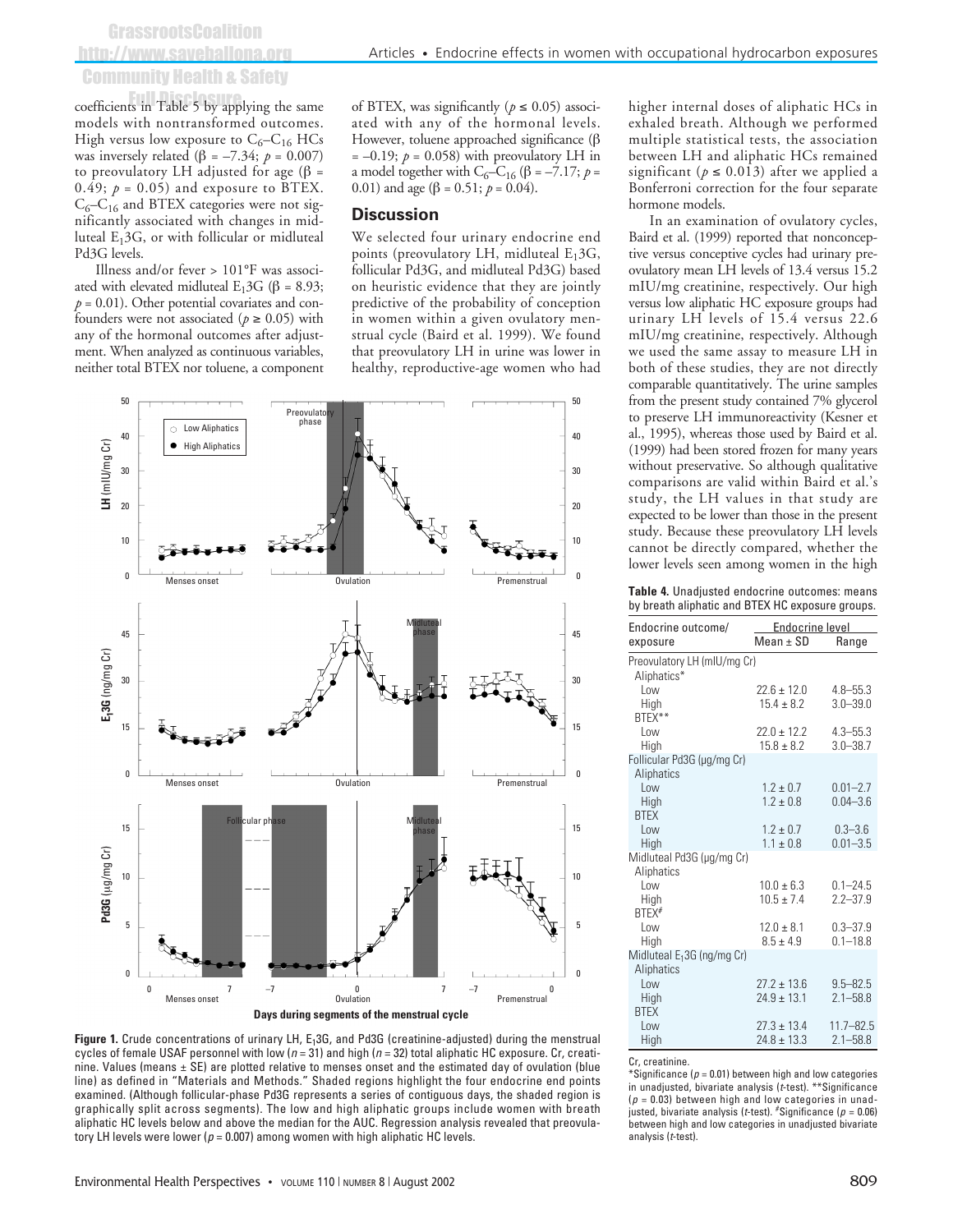## Articles • Reutman et al. Community Health & Safety

#### aliphatic HC exposure group were sufficiently low to affect conception is unclear. We did not design the present study to detect conceptions, and it did not have the power to do so. Studies designed to detect potential effects of aliphatic HC exposure on the ability to conceive and maintain pregnancies are indicated.

The mechanism by which aliphatic HCs could lower LH levels is unknown. LH levels could potentially be lowered by effects on the pituitary gland, hypothalamus, or extrahypothalamic central nervous system inputs. Evidence derived from animal experiments demonstrates that exposure to high doses of aromatic HCs alters levels of hypothalamic neurotransmitters, including noradrenaline and dopamine (Andersson et al. 1980, 1981), which are involved in regulating pituitary hormone secretions. Andersson et al. (1980) reported that toluene-exposed mice had increased hypothalamic noradrenaline and dopamine with a concomitant nonsignificant  $(p > 0.05)$  decrease in LH secretion.

Few published studies have examined the effects of exposure to low levels of fuels and mixed solvents on the human neuroendocrine system, although neurologic (ATSDR 1993; Grasso 1988; Knave et al. 1979; Langman 1994; Smith et al. 1997b) and sensory-neural (Kaufman 1998; Morata et al. 1997) effects of solvents have been documented at low and high analyte levels. Subclinical and clinical central nervous system effects have been reported to manifest at ambient levels as low as 0.07–5 ppm (Langman 1994). The only human studies of the effects of HCs on gonadotropins, to our knowledge, were of toluene exposure (Luderer et al. 1999; Svensson et al. 1992a, 1992b). In the present study, breath toluene approached ( $p = 0.058$ ), but did not reach, a significant inverse relationship with LH. However, significantly lowered LH levels have been reported among toluene-exposed male printers (Svensson et al. 1992b). This effect was reversed after a 4-week nonworking period, after which blood toluene levels dropped and follicle-stimulating hormone and LH rebounded 37.5% and 29.9%, respectively (Svensson et al. 1992a). Results

from these studies, mostly of men, are salient because LH controls the secretion of sex hormones in both genders. In women, LH is essential for ovulation and luteinization.

Although the primary exposure variables for these analyses were breath levels of the aliphatic and BTEX HCs in fuels and solvents, a secondary source of exposure information was self-report in participants' daily diaries and baseline questionnaires. Reported hours of exposure were consistent with job categories because women in fuel handling, flight line, and maintenance jobs reported more hours of exposure than women in "nonexposed" jobs. However, reported hours of exposure were similar for women with low and high levels of aliphatic and BTEX HCs in exhaled breath. One explanation is that, although hours of exposure were similar across exposed and nonexposed job categories, the intensity of exposure was greater in exposed job categories. Accordingly, a higher percentage of women in exposed job categories were in the high breath aliphatic and BTEX groups. The discrepancy between reported and breath data could also be due, in part, to poor recall or directional recall bias. Underreporting of hours of exposure for women in contact with fuels at work could have resulted if workplace exposures were too low for participants to perceive, or if they became desensitized to the odor. Conversely, low levels of exposure may have been common and perceptible, with resultant over- or underestimation of self-reported hours of exposure among those with higher fuel and solvent contact. Mean breath aliphatic and aromatic levels among self-reported nonexposed participants in the present study were generally higher than for USAF workers with solvent and fuel contact in other studies (Lemasters et al. 1997; Pleil et al. 2000) and therefore may have been detectable by some participants. Median aliphatic HC levels among the women  $(n = 22)$  who provided breath samples and reported low fuel exposure were similar to those reported in the general U.S. population (TEAM study) (Wallace et al. 1996), except for decane, which was higher in our subgroup. Differences in reported exposure and breath analyte levels could also be attributed to using a single breath sample to represent typical exposure levels. This discrepancy could also be due to interindividual differences in analyte retention times; however, retention times are unlikely to differ systematically between the breath exposure groups.

Overrepresentation of women with concerns about their reproductive health in the final study population could have resulted in bias due to self-selection and nonresponse. We noted no apparent evidence of such bias-however. We observed no significant differences between women in exposed versus nonexposed jobs regarding the proportion of women who reported preexisting reproductive symptoms (dysmenorrhea, irregular cycles, infertility), although only large differences in these nonhormone variables would be detectable statistically, given our small group sizes. Further, only one of the women reported having a reproductive condition (fibroids), and none reported endometriosis or polycystic ovarian syndrome. Self-reported conditions should be interpreted with caution because women are sometimes unaware of early, often subclinical, pregnancy losses and undiagnosed reproductive abnormalities. Prevalences of severe dysmenorrhea (31%) and abnormal (< 24 or > 35 days) cycle lengths (12%) were previously reported to be similar between the larger study group of 170 participants and the general population (Gordley et al. 2000). The subset of 63 of the 170 participants had comparable prevalences of severe dysmenorrhea (37%) and abnormal cycle lengths (13%).

Gender differences in the effects of these HCs on the neuroendocrine system may be anticipated based on differences in the neuroendocrine axes and reproductive organs, as well as differences in metabolism, storage, and excretion of lipophilic HCs (Brown 1998). The focus of the present investigation was on hormones that affect female fertility. Future studies should examine both men and women. Solvent exposure has been reported to decrease sperm motility (Lemasters et al. 1999b) and may increase the rate of sperm anomalies in men.

|                                 |                    | Covariates <sup>a</sup> |                        |                      |            |                      |         |            |
|---------------------------------|--------------------|-------------------------|------------------------|----------------------|------------|----------------------|---------|------------|
| Endocrine outcomes              | Model <sup>b</sup> | Aliphatics              | <b>BTEX</b>            | Age                  | Race group | Illness/fever        | Alcohol | Job strain |
| Preovulatory LH $(n = 58)$      | $F = 5.28$         | $\beta = -7.34(2.60)^c$ | $\beta = -4.61$ (2.59) | $\beta = 0.49(0.24)$ |            |                      |         |            |
|                                 | $p = 0.003$        | $p = 0.007$             | $p = 0.10$             | $p = 0.05$           |            |                      |         |            |
| Follicular Pd3G ( $n = 62$ )    | $F = 0.46$         | $\beta = 0.04(0.20)$    | $\beta = -0.10(0.20)$  |                      |            |                      |         |            |
|                                 | $p = 0.64$         | $p = 0.89$              | $p = 0.34$             |                      |            |                      |         |            |
| Midluteal Pd3G $(n = 58)$       | $F = 1.68$         | $\beta$ = 1.04 (1.79)   | $\beta = -3.59(1.79)$  |                      |            |                      |         |            |
|                                 | $p = 0.20$         | $p = 0.51$              | $p = 0.08$             |                      |            |                      |         |            |
| Midluteal $E_1$ 3G ( $n = 58$ ) | $F = 2.79$         | $\beta = -2.79(3.18)$   | $\beta = -2.73$ (3.38) |                      |            | $\beta = 8.93(3.37)$ |         |            |
|                                 | $p = 0.05$         | $p = 0.34$              | $p = 0.32$             |                      |            | $p = 0.01$           |         |            |

<sup>a</sup>Aliphatics and BTEX were retained in each final model; other covariates in the full models (age, maximum job strain, illness/fever > 101°F, alcoholic beverages, race group) were not retained in any of the final models because *p* > 0.05 (—); *p*-values were generated from transformed models, and β-values from untransformed models. <sup>β</sup>Adjusted model r<sup>2</sup>: LH = 0.18, E13G = 0.09; follicular Pd3G = 0.00; midluteal Pd3G = 0.02. *<sup>c</sup>*SEs of the β-values are shown in parentheses.